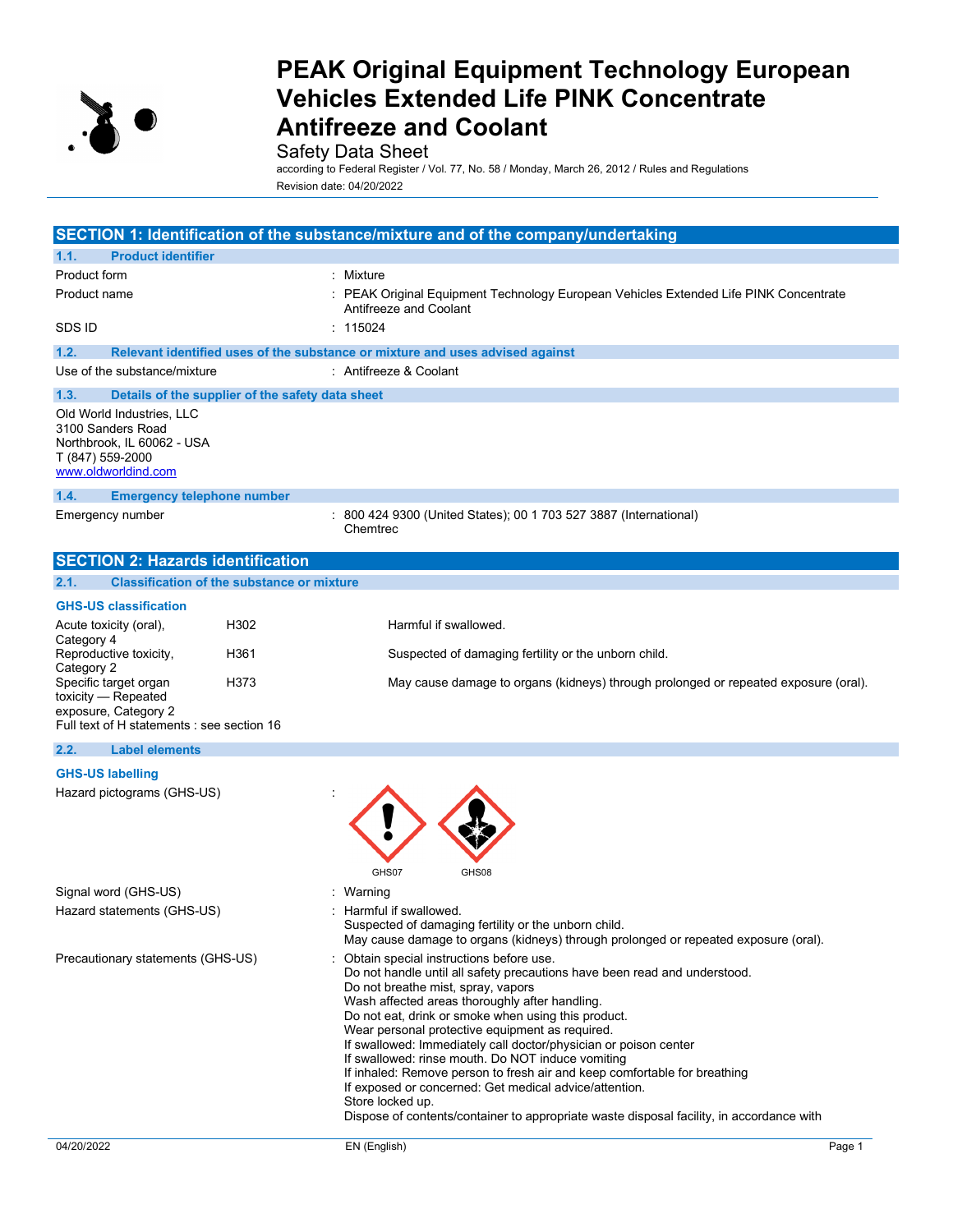Safety Data Sheet

according to Federal Register / Vol. 77, No. 58 / Monday, March 26, 2012 / Rules and Regulations

#### local/regional/national/international regulations

### **2.3. Other hazards**

No additional information available

**2.4. Unknown acute toxicity (GHS US)**

No data available

## **SECTION 3: Composition/information on ingredients**

#### **3.1. Substances**

Not applicable

**3.2. Mixtures**

| <b>Name</b>                             | <b>Product identifier</b> | % by wt                            | <b>GHS-US classification</b>                                                               |
|-----------------------------------------|---------------------------|------------------------------------|--------------------------------------------------------------------------------------------|
| ethylene glycol (antifreezing agent)    | (CAS-No.) 107-21-1        | $90 - 97$                          | Acute Tox. 4 (Oral), H302                                                                  |
| diethylene glycol (antifreezing agent)  | (CAS-No.) 111-46-6        | $0.5 - 5$                          | Acute Tox. 4 (Oral), H302<br>STOT RE 2, H373                                               |
| water (solvent)                         | (CAS-No.) 7732-18-5       | $1 - 5$                            | Not classified                                                                             |
| potassium 2-ethylhexanoate (inhibitor)  | (CAS-No.) 3164-85-0       | $0 - 5$                            | Repr. 2, H361                                                                              |
| sodium 2-ethylhexanoate (inhibitor)     | (CAS-No.) 19766-89-3      | $0 - 5$                            | Repr. 2, H361                                                                              |
| denatonium benzoate (embittering agent) | (CAS-No.) 3734-33-6       | $0.003 - 0.005$<br>$[30 - 50$ ppm] | Acute Tox. 4 (Oral), H302<br>Skin Irrit. 2, H315<br>Eye Irrit. 2A, H319<br>STOT SE 3, H335 |

Full text of hazard classes and H-statements : see section 16

| <b>SECTION 4: First aid measures</b>                                |                                                                                                                                                                                                                                                                                                                                                                                                                                                                                                                                    |  |
|---------------------------------------------------------------------|------------------------------------------------------------------------------------------------------------------------------------------------------------------------------------------------------------------------------------------------------------------------------------------------------------------------------------------------------------------------------------------------------------------------------------------------------------------------------------------------------------------------------------|--|
| <b>Description of first aid measures</b><br>4.1.                    |                                                                                                                                                                                                                                                                                                                                                                                                                                                                                                                                    |  |
| First-aid measures general                                          | : Never give anything by mouth to an unconscious person. If you feel unwell, seek medical<br>advice (show the label where possible).                                                                                                                                                                                                                                                                                                                                                                                               |  |
| First-aid measures after inhalation                                 | : If breathing is difficult, remove victim to fresh air and keep at rest in a position comfortable for<br>breathing. If not breathing, give artificial respiration. If you feel unwell, seek medical advice.                                                                                                                                                                                                                                                                                                                       |  |
| First-aid measures after skin contact                               | : Wash skin with plenty of water. Remove contaminated clothing. Wash contaminated clothing<br>before reuse. If skin irritation occurs: Rinse immediately with plenty of water (for at least 15<br>minutes), Get medical advice/attention.                                                                                                                                                                                                                                                                                          |  |
| First-aid measures after eye contact                                | : Remove contact lenses, if present and easy to do. Continue rinsing. Rinse immediately with<br>plenty of water for 15 minutes, lifting lower and upper lids. If eye irritation persists: Get medical<br>advice and attention.                                                                                                                                                                                                                                                                                                     |  |
| First-aid measures after ingestion                                  | : Obtain emergency medical attention. Rinse mouth. If the person is fully conscious, make<br>him/her drink two glasses of water. Never give an unconscious person anything to drink. Do<br>NOT induce vomiting. Call a POISON CENTER/doctor/physician if you feel unwell. If medical<br>advice is delayed, and if the person has swallowed a moderate volume of material (a few<br>ounces), then give three to four ounces of hard liquor, such as whiskey. For children, give<br>proportionally less liquor, according to weight. |  |
| 4.2.<br>Most important symptoms and effects, both acute and delayed |                                                                                                                                                                                                                                                                                                                                                                                                                                                                                                                                    |  |
| Symptoms/effects                                                    | : Causes damage to organs (kidneys) Oral. Suspected of damaging fertility or the unborn child.                                                                                                                                                                                                                                                                                                                                                                                                                                     |  |
| Symptoms/effects after skin contact                                 | : May cause moderate irritation.                                                                                                                                                                                                                                                                                                                                                                                                                                                                                                   |  |
| Symptoms/effects after eye contact                                  | : Direct contact with the eyes is likely to be irritating.                                                                                                                                                                                                                                                                                                                                                                                                                                                                         |  |
| Symptoms/effects after ingestion                                    | : Swallowing a small quantity of this material will result in serious health hazard. The lethal dose<br>in humans is estimated to be 100 mL (3 oz).                                                                                                                                                                                                                                                                                                                                                                                |  |

#### **4.3. Indication of any immediate medical attention and special treatment needed**

A more effective intravenous antidote for physician uses is 4-methylpyrazaole, a potent inhibitor of alcohol dehydrogenases, which effectively blocks the formation of toxic metabolites of ethylene glycol. It has been used to decrease the metabolic consequences of ethylene glycol poisoning before metabolic acidosis coma, seizures, and renal failure have occured.

| <b>SECTION 5: Firefighting measures</b> |                                                        |
|-----------------------------------------|--------------------------------------------------------|
| 5.1.<br><b>Extinguishing media</b>      |                                                        |
| Suitable extinguishing media            | : Carbon dioxide. Dry chemical. Foam. Sand. Water fog. |
| Unsuitable extinguishing media          | : Do not use a heavy water stream. May spread fire.    |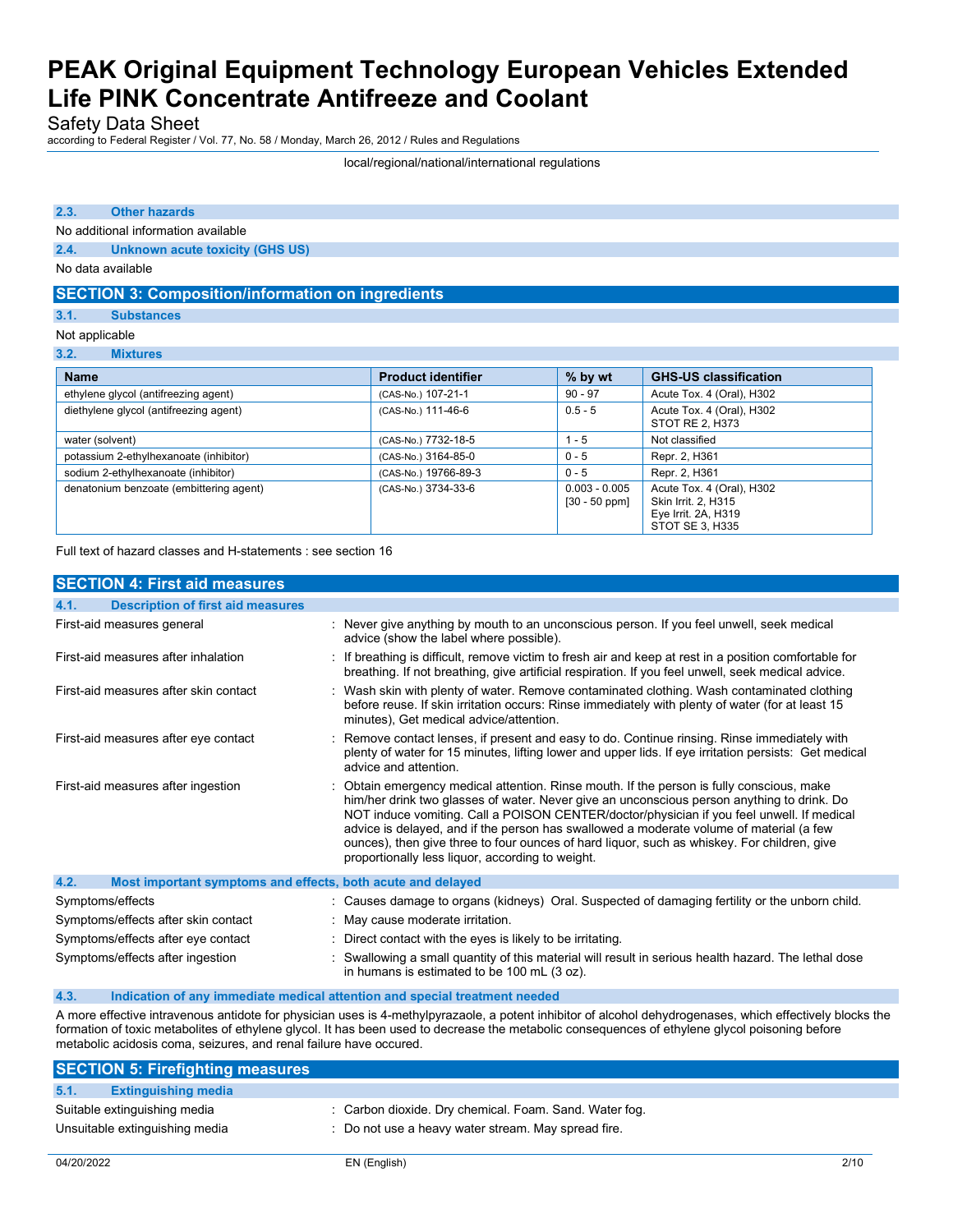Safety Data Sheet

according to Federal Register / Vol. 77, No. 58 / Monday, March 26, 2012 / Rules and Regulations

| 5.2.<br>Special hazards arising from the substance or mixture                                           |                                                                                                                                                                                                                                                                                                                                                                                  |  |
|---------------------------------------------------------------------------------------------------------|----------------------------------------------------------------------------------------------------------------------------------------------------------------------------------------------------------------------------------------------------------------------------------------------------------------------------------------------------------------------------------|--|
| Fire hazard                                                                                             | During a fire, smoke may contain the original material in addition to combustion products of<br>varying composition which may be toxic and/or irritating. Combustion products may include and<br>are not limited to: Carbon monoxide. Carbon dioxide. Product is not flammable or combustible<br>but may burn under fire conditions.                                             |  |
| Reactivity                                                                                              | : No dangerous reactions known under normal conditions of use.                                                                                                                                                                                                                                                                                                                   |  |
| 5.3.<br>Special protective equipment and precautions for fire-fighters                                  |                                                                                                                                                                                                                                                                                                                                                                                  |  |
| Firefighting instructions                                                                               | : Use water spray or fog for cooling exposed containers. Exercise caution when fighting any<br>chemical fire. Prevent fire fighting water from entering the environment.                                                                                                                                                                                                         |  |
| Protection during firefighting                                                                          | : Do not enter fire area without proper protective equipment, including respiratory protection.                                                                                                                                                                                                                                                                                  |  |
|                                                                                                         |                                                                                                                                                                                                                                                                                                                                                                                  |  |
| <b>SECTION 6: Accidental release measures</b>                                                           |                                                                                                                                                                                                                                                                                                                                                                                  |  |
| Personal precautions, protective equipment and emergency procedures<br>6.1.                             |                                                                                                                                                                                                                                                                                                                                                                                  |  |
| 6.1.1.<br>For non-emergency personnel                                                                   |                                                                                                                                                                                                                                                                                                                                                                                  |  |
| <b>Emergency procedures</b>                                                                             | : Evacuate unnecessary personnel.                                                                                                                                                                                                                                                                                                                                                |  |
| 6.1.2.<br>For emergency responders                                                                      |                                                                                                                                                                                                                                                                                                                                                                                  |  |
| Protective equipment                                                                                    | Equip cleanup crew with proper protection. Use personal protective equipment as required.                                                                                                                                                                                                                                                                                        |  |
| <b>Emergency procedures</b>                                                                             | : Ventilate area.                                                                                                                                                                                                                                                                                                                                                                |  |
| 6.2.<br><b>Environmental precautions</b>                                                                |                                                                                                                                                                                                                                                                                                                                                                                  |  |
| Prevent entry to sewers and public waters. Notify authorities if liquid enters sewers or public waters. |                                                                                                                                                                                                                                                                                                                                                                                  |  |
| 6.3.<br>Methods and material for containment and cleaning up                                            |                                                                                                                                                                                                                                                                                                                                                                                  |  |
| Methods for cleaning up                                                                                 | Soak up spills with inert solids, such as clay or diatomaceous earth as soon as possible. Collect                                                                                                                                                                                                                                                                                |  |
|                                                                                                         | spillage. Small quantities of liquid spill: take up in non-combustible absorbent material and<br>shovel into container for disposal. Store away from other materials.                                                                                                                                                                                                            |  |
| <b>Reference to other sections</b><br>6.4.                                                              |                                                                                                                                                                                                                                                                                                                                                                                  |  |
|                                                                                                         | For further information refer to section 13. For further information refer to section 8: "Exposure controls/personal protection".                                                                                                                                                                                                                                                |  |
| <b>SECTION 7: Handling and storage</b>                                                                  |                                                                                                                                                                                                                                                                                                                                                                                  |  |
| 7.1.<br><b>Precautions for safe handling</b>                                                            |                                                                                                                                                                                                                                                                                                                                                                                  |  |
| Precautions for safe handling                                                                           | : Wash hands and other exposed areas with mild soap and water before eating, drinking or<br>smoking and when leaving work. Provide good ventilation in process area to prevent formation<br>of vapor. Obtain special instructions before use. Do not handle until all safety precautions have<br>been read and understood.                                                       |  |
| Hygiene measures                                                                                        | Do not eat, drink or smoke when using this product. Wash hands, forearms and face thoroughly<br>after handling.                                                                                                                                                                                                                                                                  |  |
| Conditions for safe storage, including any incompatibilities<br>7.2.                                    |                                                                                                                                                                                                                                                                                                                                                                                  |  |
| Storage conditions                                                                                      | Keep only in the original container in a cool, well ventilated place away from : Heat sources,<br>direct sunlight. Keep container closed when not in use. Product may become solid at<br>temperatures below -18 °C (0 °F). Do not store near food, foodstuffs, drugs or potable water<br>supplies. Do not cut, drill, weld, use a blowtorch on, etc. containers even when empty. |  |
| Incompatible products                                                                                   | Keep away from strong acids, strong bases and oxidizing agents.                                                                                                                                                                                                                                                                                                                  |  |
| Incompatible materials                                                                                  | : Sources of ignition.                                                                                                                                                                                                                                                                                                                                                           |  |
| <b>Specific end use(s)</b><br>7.3.                                                                      |                                                                                                                                                                                                                                                                                                                                                                                  |  |
| No additional information available                                                                     |                                                                                                                                                                                                                                                                                                                                                                                  |  |
| <b>SECTION 8: Exposure controls/personal protection</b>                                                 |                                                                                                                                                                                                                                                                                                                                                                                  |  |
| 8.1.<br><b>Control parameters</b>                                                                       |                                                                                                                                                                                                                                                                                                                                                                                  |  |
| denatonium benzoate (3734-33-6)                                                                         |                                                                                                                                                                                                                                                                                                                                                                                  |  |

| Not applicable             |                                |                      |
|----------------------------|--------------------------------|----------------------|
| ethylene glycol (107-21-1) |                                |                      |
| <b>ACGIH</b>               | Local name                     | Ethylene glycol      |
| <b>ACGIH</b>               | ACGIH TWA (mg/m <sup>3</sup> ) | 10 mg/m <sup>3</sup> |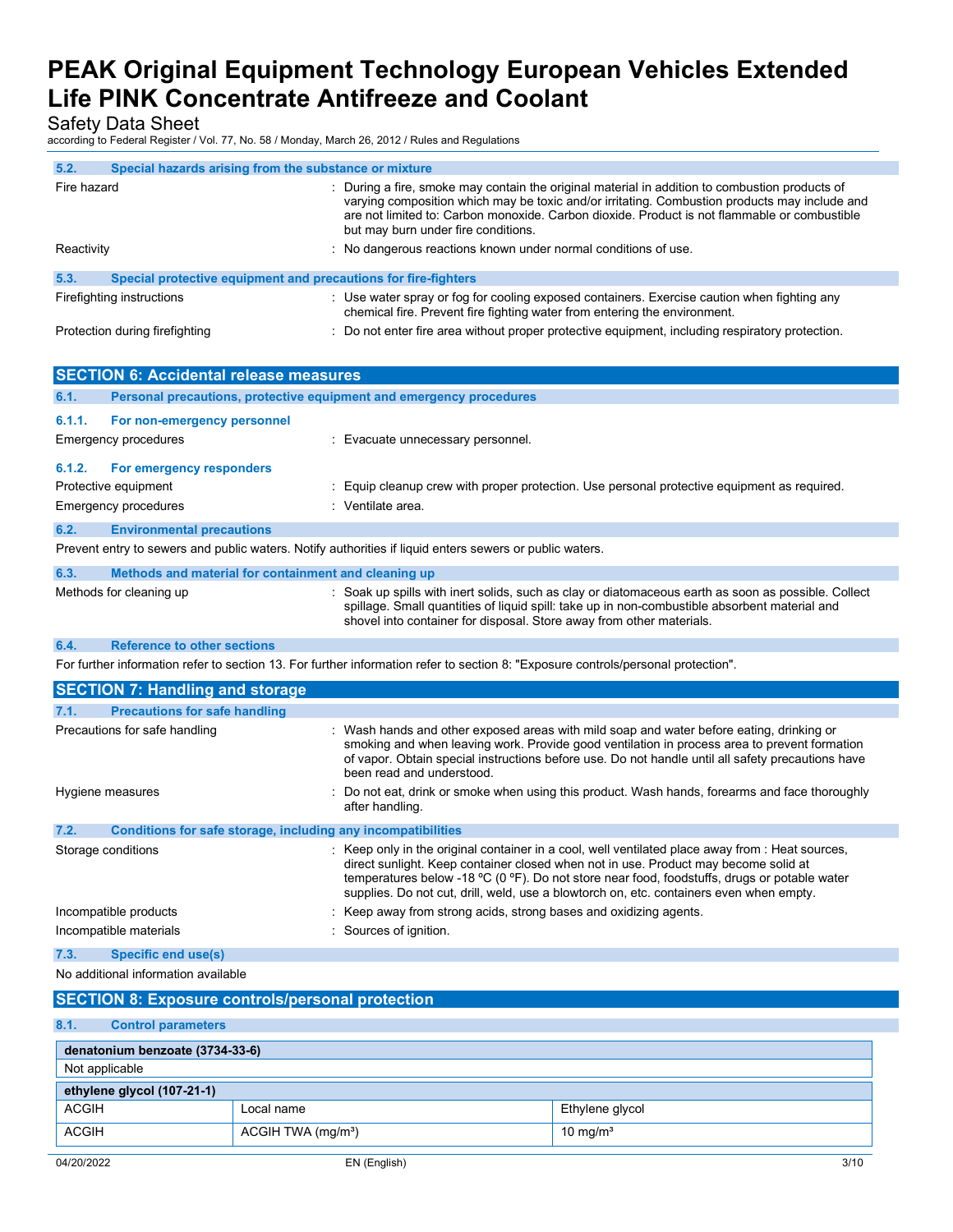Safety Data Sheet

according to Federal Register / Vol. 77, No. 58 / Monday, March 26, 2012 / Rules and Regulations

| ethylene glycol (107-21-1)             |                                 |                                                         |  |
|----------------------------------------|---------------------------------|---------------------------------------------------------|--|
| <b>ACGIH</b>                           | ACGIH TWA (ppm)                 | 25 ppm (Vapor fraction)                                 |  |
| <b>ACGIH</b>                           | ACGIH STEL (mg/m <sup>3</sup> ) | 10 mg/m <sup>3</sup> (Inhalable fraction, Aerosol only) |  |
| <b>ACGIH</b>                           | ACGIH STEL (ppm)                | 50 ppm (Vapor fraction)                                 |  |
| <b>ACGIH</b>                           | Remark (ACGIH)                  | Upper respiratory tract & eye irritant                  |  |
| <b>ACGIH</b>                           | Regulatory reference            | ACGIH 2018                                              |  |
| diethylene glycol (111-46-6)           |                                 |                                                         |  |
| Not applicable                         |                                 |                                                         |  |
| water (7732-18-5)                      |                                 |                                                         |  |
| Not applicable                         |                                 |                                                         |  |
| potassium 2-ethylhexanoate (3164-85-0) |                                 |                                                         |  |
| Not applicable                         |                                 |                                                         |  |
| sodium 2-ethylhexanoate (19766-89-3)   |                                 |                                                         |  |
| Not applicable                         |                                 |                                                         |  |

### **8.2. Appropriate engineering controls**

No additional information available

**8.3. Individual protection measures/Personal protective equipment**

### **Personal protective equipment:**

Avoid all unnecessary exposure. Gloves. Safety glasses.

### **Hand protection:**

Wear protective gloves.

### **Eye protection:**

Chemical goggles or safety glasses

### **Respiratory protection:**

Respiratory protection not required in normal conditions. If exposed to levels above exposure limits wear appropriate respiratory protection.



**Other information:**

Do not eat, drink or smoke during use.

| <b>SECTION 9: Physical and chemical properties</b>            |                               |      |
|---------------------------------------------------------------|-------------------------------|------|
| 9.1.<br>Information on basic physical and chemical properties |                               |      |
| Physical state                                                | : Liquid                      |      |
| Molecular mass                                                | : 62.07 g/mol Ethylene Glycol |      |
| Color                                                         | $\therefore$ Pink             |      |
| Odor                                                          | : Mild                        |      |
| Odor threshold                                                | : No data available           |      |
| pH 50% water solution                                         | $\mathbf{.8}$                 |      |
| Relative evaporation rate (butylacetate=1)                    | $:$ Nil                       |      |
| Freezing point                                                | : $-18 °C (0 °F)$             |      |
| Boiling point                                                 | : 158 °C (317 °F)             |      |
| 04/20/2022                                                    | EN (English)                  | 4/10 |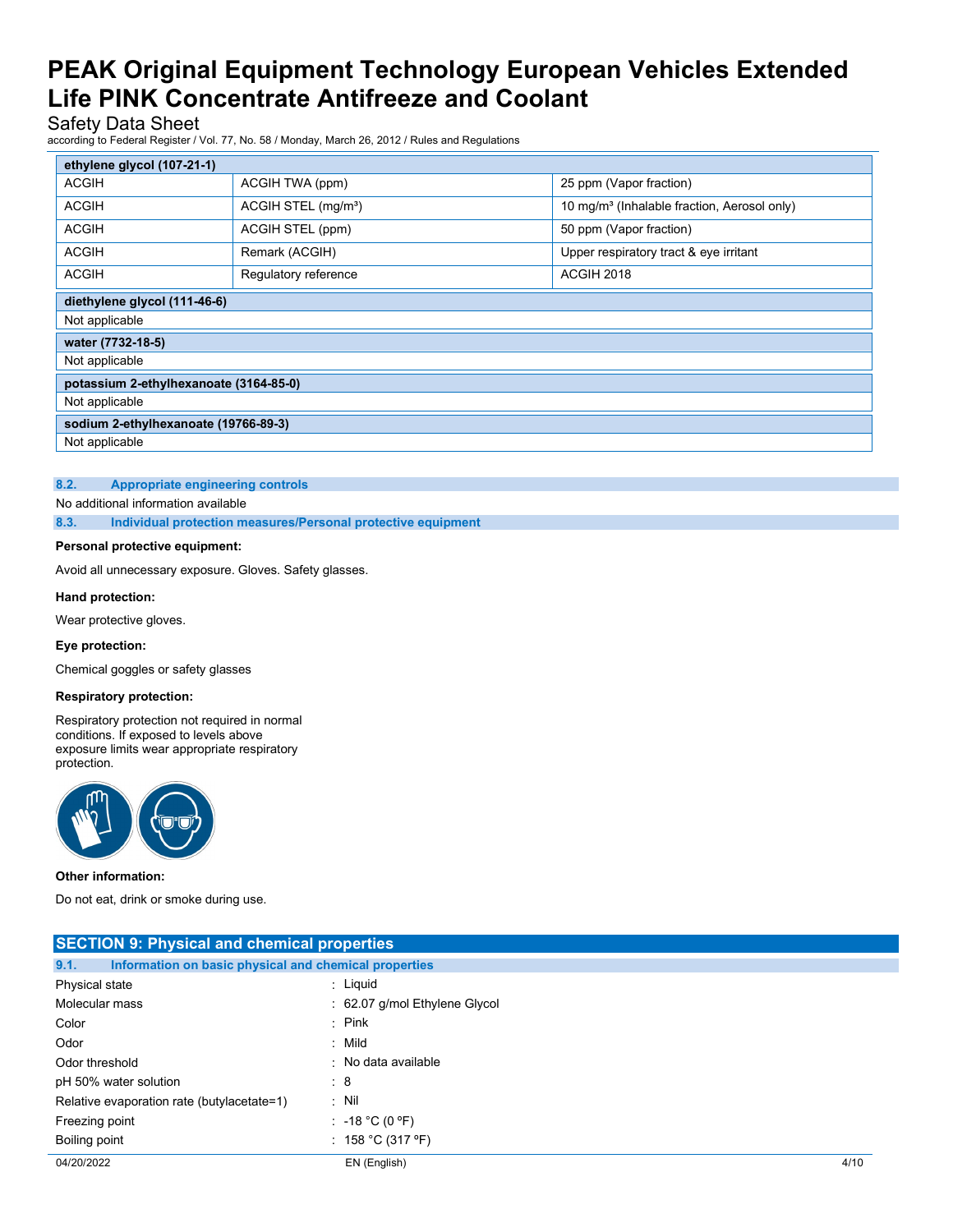Safety Data Sheet

according to Federal Register / Vol. 77, No. 58 / Monday, March 26, 2012 / Rules and Regulations

| Flash point                                 | : 116 °C (241 °F) [100% Ethylene Glycol] $ASTM$ D56 |
|---------------------------------------------|-----------------------------------------------------|
| Auto-ignition temperature                   | : 400 °C (752 °F) [100% Ethylene Glycol] Literature |
| Decomposition temperature                   | : No data available                                 |
| Flammability (solid, gas)                   | : No data available                                 |
| Vapor pressure                              | : $< 0.1 \text{ @ } 20 \text{ °C}$                  |
| Relative vapor density at 20 °C             | : No data available                                 |
| <b>Specific Gravity</b>                     | : 1.12                                              |
| Density                                     | : $1.12$ kg/l (9.34 lbs/gal)                        |
| Solubility                                  | : Water: Complete                                   |
| Log Pow                                     | No data available                                   |
| Log Kow                                     | : No data available                                 |
| Viscosity, kinematic                        | No data available                                   |
| Viscosity, dynamic                          | No data available                                   |
| <b>Explosive limits</b>                     | $: 3.2 - 15.3$ vol %                                |
| Explosive properties                        | Not applicable.                                     |
| Oxidizing properties                        | Not applicable.                                     |
| <b>Other information</b><br>9.2.            |                                                     |
| VOC content                                 | $: 0 \%$                                            |
|                                             |                                                     |
| <b>SECTION 10: Stability and reactivity</b> |                                                     |

| 10.1.<br><b>Reactivity</b>                                                        |                                                                                                                                           |  |
|-----------------------------------------------------------------------------------|-------------------------------------------------------------------------------------------------------------------------------------------|--|
| No dangerous reactions known under normal conditions of use.                      |                                                                                                                                           |  |
| 10.2.<br><b>Chemical stability</b>                                                |                                                                                                                                           |  |
| Stable.                                                                           |                                                                                                                                           |  |
| 10.3.<br><b>Possibility of hazardous reactions</b>                                |                                                                                                                                           |  |
| No dangerous reactions known under normal conditions of use.                      |                                                                                                                                           |  |
| 10.4.<br><b>Conditions to avoid</b>                                               |                                                                                                                                           |  |
| Extremely high or low temperatures. Keep away from any flames or sparking source. |                                                                                                                                           |  |
| 10.5.<br><b>Incompatible materials</b>                                            |                                                                                                                                           |  |
| Keep away from strong acids, strong bases and oxidizing agents.                   |                                                                                                                                           |  |
| 10.6.<br><b>Hazardous decomposition products</b>                                  |                                                                                                                                           |  |
| Alcohols. Aldehydes. Carbon dioxide. Carbon monoxide. Ethers. Fume.               |                                                                                                                                           |  |
| <b>SECTION 11: Toxicological information</b>                                      |                                                                                                                                           |  |
| 11.1.<br><b>Information on toxicological effects</b>                              |                                                                                                                                           |  |
| Acute toxicity                                                                    | : Not classified                                                                                                                          |  |
| denatonium benzoate (3734-33-6)                                                   |                                                                                                                                           |  |
| LD50 oral rat                                                                     | 584 mg/kg (Rat, Literature study, Oral)                                                                                                   |  |
| LD50 dermal rabbit                                                                | > 2000 mg/kg (Rabbit, Literature study, Dermal)                                                                                           |  |
| ATE US (oral)                                                                     | 584 mg/kg bodyweight                                                                                                                      |  |
| ethylene glycol (107-21-1)                                                        |                                                                                                                                           |  |
| LD50 oral rat                                                                     | 7712 mg/kg bodyweight (according to BASF-internal standards, Rat, Male / female,<br>Experimental value, Aqueous solution, Oral, 7 day(s)) |  |
| LC50 inhalation rat (mq/l)                                                        | > 2.5 mg/l (6 h, Rat, Male / female, Experimental value, Inhalation (aerosol))                                                            |  |
| ATE US (oral)                                                                     | 500 mg/kg bodyweight                                                                                                                      |  |
| diethylene glycol (111-46-6)                                                      |                                                                                                                                           |  |
| LD50 oral rat                                                                     | 19600 mg/kg bodyweight (OECD 401: Acute Oral Toxicity, Rat, Male, Experimental value,<br>Oral)                                            |  |
| LD50 dermal rabbit                                                                | 11890 mg/kg (Rabbit, Dermal)                                                                                                              |  |
| LC50 inhalation rat (mg/l)                                                        | > 4.6 mg/l/4h (Other, 4 h, Rat, Weight of evidence)                                                                                       |  |
| ATE US (oral)                                                                     | 500 mg/kg bodyweight                                                                                                                      |  |
| 04/20/2022                                                                        | EN (English)<br>5/10                                                                                                                      |  |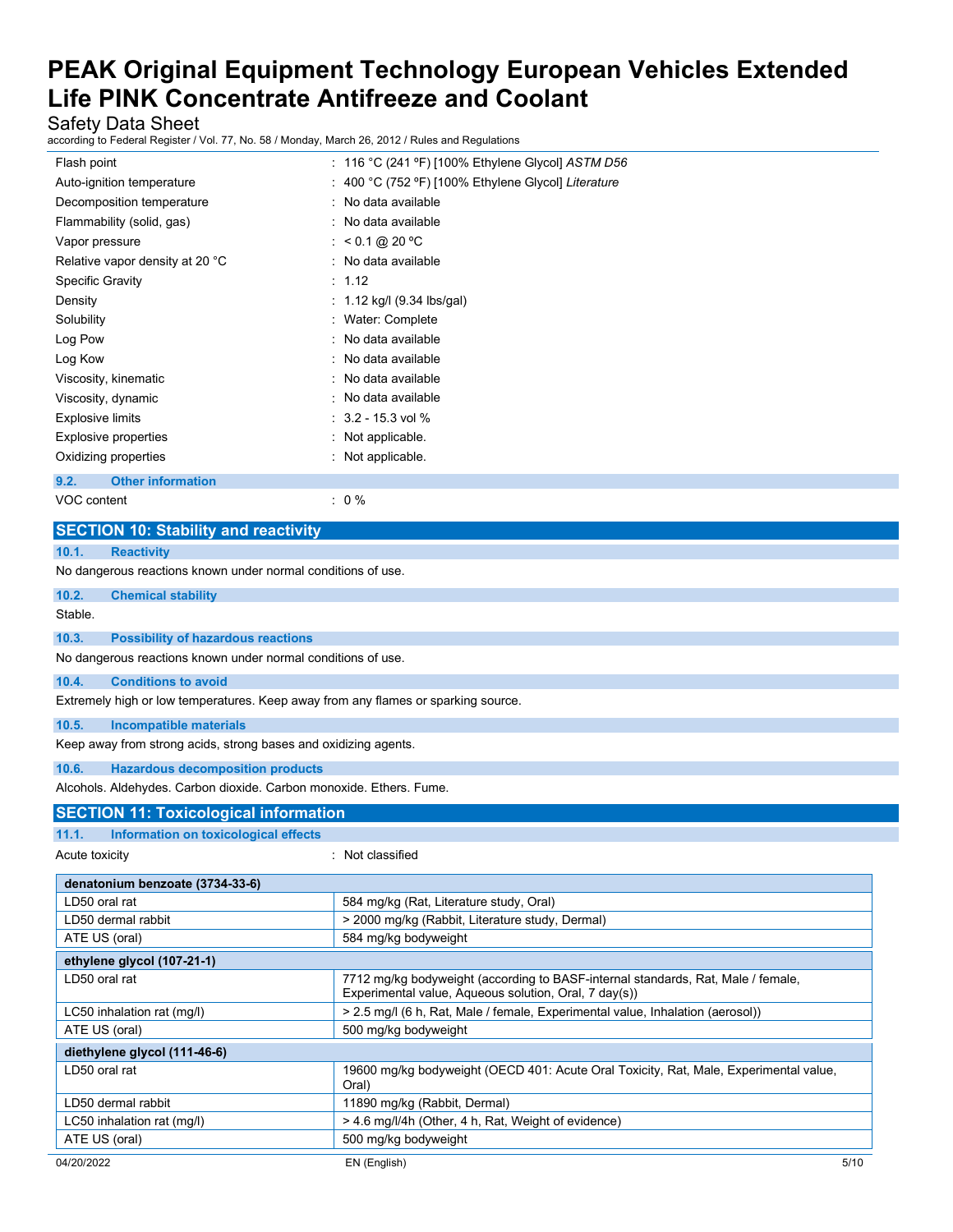Safety Data Sheet

according to Federal Register / Vol. 77, No. 58 / Monday, March 26, 2012 / Rules and Regulations

| diethylene glycol (111-46-6)               |                                                                                                                                                   |
|--------------------------------------------|---------------------------------------------------------------------------------------------------------------------------------------------------|
| ATE US (dermal)                            | 11890 mg/kg bodyweight                                                                                                                            |
|                                            |                                                                                                                                                   |
| Skin corrosion/irritation                  | : Not classified                                                                                                                                  |
| Serious eye damage/irritation              | Not classified                                                                                                                                    |
| Respiratory or skin sensitisation          | : Not classified                                                                                                                                  |
| Germ cell mutagenicity                     | Not classified                                                                                                                                    |
| Carcinogenicity                            | Not classified                                                                                                                                    |
|                                            |                                                                                                                                                   |
| Reproductive toxicity                      | Suspected of damaging fertility or the unborn child.                                                                                              |
| STOT-single exposure                       | : Not classified                                                                                                                                  |
|                                            |                                                                                                                                                   |
| STOT-repeated exposure                     | : May cause damage to organs (kidneys) through prolonged or repeated exposure (oral).                                                             |
|                                            |                                                                                                                                                   |
| Aspiration hazard                          | Not classified                                                                                                                                    |
| Potential adverse human health effects and | : Based on available data, the classification criteria are not met.                                                                               |
| symptoms                                   |                                                                                                                                                   |
| Symptoms/effects                           | : Causes damage to organs (kidneys) Oral. Suspected of damaging fertility or the unborn child.                                                    |
| Symptoms/effects after skin contact        | May cause moderate irritation.                                                                                                                    |
| Symptoms/effects after eye contact         | Direct contact with the eyes is likely to be irritating.                                                                                          |
| Symptoms/effects after ingestion           | Swallowing a small quantity of this material will result in serious health hazard. The lethal dose<br>in humans is estimated to be 100 mL (3 oz). |

# **SECTION 12: Ecological information 12.1. Toxicity** Ecology - general information available. **denatonium benzoate (3734-33-6)** LC50 fish 1  $\vert$  > 1,000.00 mg/l (96 h, Salmo gairdneri, Literature study) EC50 Daphnia 1 13.00 mg/l (48 h, Daphnia magna, Literature study) **ethylene glycol (107-21-1)** LC50 fish 1 **40,761.00 mg/l (96 h, Salmo gairdneri, Static system)** 40,761.00 mg/l (96 h, Salmo gairdneri, Static system) EC50 Daphnia 1  $\vert$  > 10,000.00 mg/l (24 h, Daphnia magna) **diethylene glycol (111-46-6)**  $\vert$  > 5,000.00 ppm (24 h, Carassius auratus) EC50 Daphnia 1 > 10,000.00 mg/l (24 h, Daphnia magna) LC50 fish 2 75,200.00 mg/l (Other, 96 h, Pimephales promelas, Flow-through system, Experimental value) EC50 Daphnia 2 > 10,000.00 mg/l (DIN 38412-11, 24 h, Daphnia magna, Static system, Fresh water,

| 12.2.<br><b>Persistence and degradability</b> |                                                                                                         |  |
|-----------------------------------------------|---------------------------------------------------------------------------------------------------------|--|
| denatonium benzoate (3734-33-6)               |                                                                                                         |  |
| Persistence and degradability                 | Biodegradability in water: no data available. No (test) data on mobility of the substance<br>available. |  |
| ethylene glycol (107-21-1)                    |                                                                                                         |  |
| Persistence and degradability                 | Biodegradable in the soil. Readily biodegradable in water.                                              |  |
| Biochemical oxygen demand (BOD)               | 0.47 g $O_2/g$ substance                                                                                |  |
| Chemical oxygen demand (COD)                  | 1.24 g $O_2/g$ substance                                                                                |  |
| ThOD                                          | 1.29 g $O_2/g$ substance                                                                                |  |
| BOD (% of ThOD)                               | 0.36                                                                                                    |  |

Experimental value)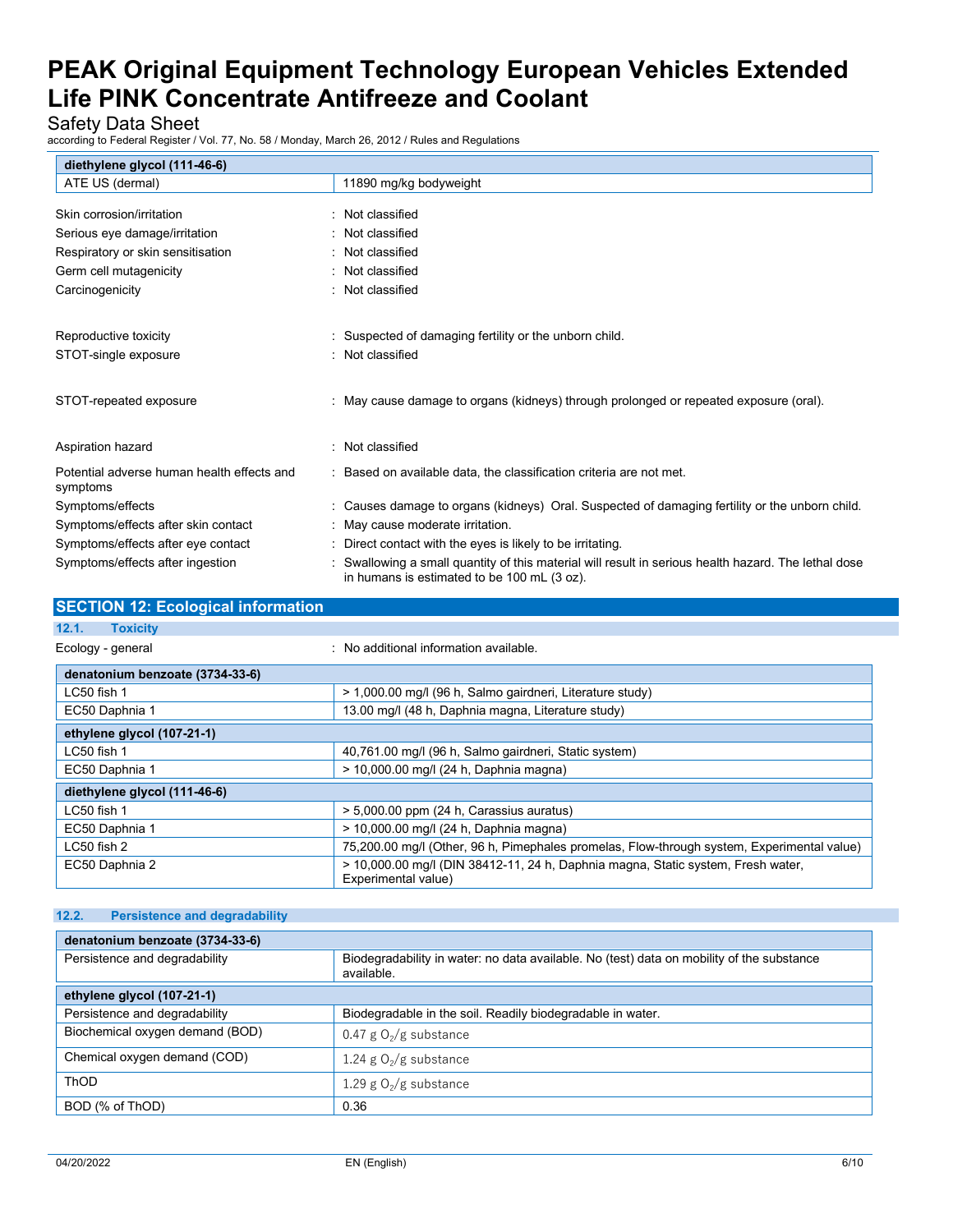# Safety Data Sheet

according to Federal Register / Vol. 77, No. 58 / Monday, March 26, 2012 / Rules and Regulations

| diethylene glycol (111-46-6)    |                                                    |  |  |
|---------------------------------|----------------------------------------------------|--|--|
| Persistence and degradability   | Biodegradable in the soil. Biodegradable in water. |  |  |
| Biochemical oxygen demand (BOD) | $0.02$ g $O_2/g$ substance                         |  |  |
| Chemical oxygen demand (COD)    | 1.51 g $O_2/g$ substance                           |  |  |
| ThOD                            | 1.51 g $O_2/g$ substance                           |  |  |
| BOD (% of ThOD)                 | 0.02                                               |  |  |

## **12.3. Bioaccumulative potential**

| denatonium benzoate (3734-33-6) |                                                                                                  |
|---------------------------------|--------------------------------------------------------------------------------------------------|
| Log Pow                         | 1.78 (Estimated value)                                                                           |
| Bioaccumulative potential       | Low potential for bioaccumulation (Log Kow $<$ 4).                                               |
| ethylene glycol (107-21-1)      |                                                                                                  |
| BCF fish 1                      | 10.00 (72 h, Leuciscus idus)                                                                     |
| BCF other aquatic organisms 1   | 0.21 - 0.6 (Procambarus sp., Chronic)                                                            |
| BCF other aquatic organisms 2   | 190.00 (24 h, Algae)                                                                             |
| Log Pow                         | -1.34 (Experimental value)                                                                       |
| Bioaccumulative potential       | Not bioaccumulative.                                                                             |
| diethylene glycol (111-46-6)    |                                                                                                  |
| BCF fish 1                      | 100.00 (Other, 3 day(s), Leuciscus melanotus, Static system, Fresh water, Experimental<br>value) |
| Log Pow                         | -1.98 (Calculated, Other)                                                                        |
| Bioaccumulative potential       | Not bioaccumulative.                                                                             |

## **12.4. Mobility in soil**

| denatonium benzoate (3734-33-6)                                         |                                                                                                                                                                  |  |  |  |  |
|-------------------------------------------------------------------------|------------------------------------------------------------------------------------------------------------------------------------------------------------------|--|--|--|--|
| No (test)data on mobility of the substance available.<br>Ecology - soil |                                                                                                                                                                  |  |  |  |  |
| ethylene glycol (107-21-1)                                              |                                                                                                                                                                  |  |  |  |  |
| Surface tension                                                         | 48.00 mN/m (20 °C)                                                                                                                                               |  |  |  |  |
| Ecology - soil                                                          | No (test)data on mobility of the substance available.                                                                                                            |  |  |  |  |
| diethylene glycol (111-46-6)                                            |                                                                                                                                                                  |  |  |  |  |
| Surface tension                                                         | $0.05$ N/m                                                                                                                                                       |  |  |  |  |
| Log Koc                                                                 | 0.00 (log Koc, SRC PCKOCWIN v1.66, Calculated value)                                                                                                             |  |  |  |  |
| Ecology - soil                                                          | Highly mobile in soil.                                                                                                                                           |  |  |  |  |
|                                                                         |                                                                                                                                                                  |  |  |  |  |
| <b>Other adverse effects</b><br>12.5.                                   |                                                                                                                                                                  |  |  |  |  |
| Effect on the ozone layer                                               | : No known effect on the ozone layer                                                                                                                             |  |  |  |  |
|                                                                         |                                                                                                                                                                  |  |  |  |  |
| Other information                                                       | : Avoid release to the environment.                                                                                                                              |  |  |  |  |
|                                                                         |                                                                                                                                                                  |  |  |  |  |
| <b>SECTION 13: Disposal considerations</b>                              |                                                                                                                                                                  |  |  |  |  |
| 13.1.<br><b>Waste treatment methods</b>                                 |                                                                                                                                                                  |  |  |  |  |
| Product/Packaging disposal recommendations                              | : Dispose of contents/container to hazardous or special waste collection point, in accordance<br>with local, regional, national and/or international regulation. |  |  |  |  |
| Ecology - waste materials                                               | : Avoid release to the environment.                                                                                                                              |  |  |  |  |
| <b>SECTION 14: Transport information</b>                                |                                                                                                                                                                  |  |  |  |  |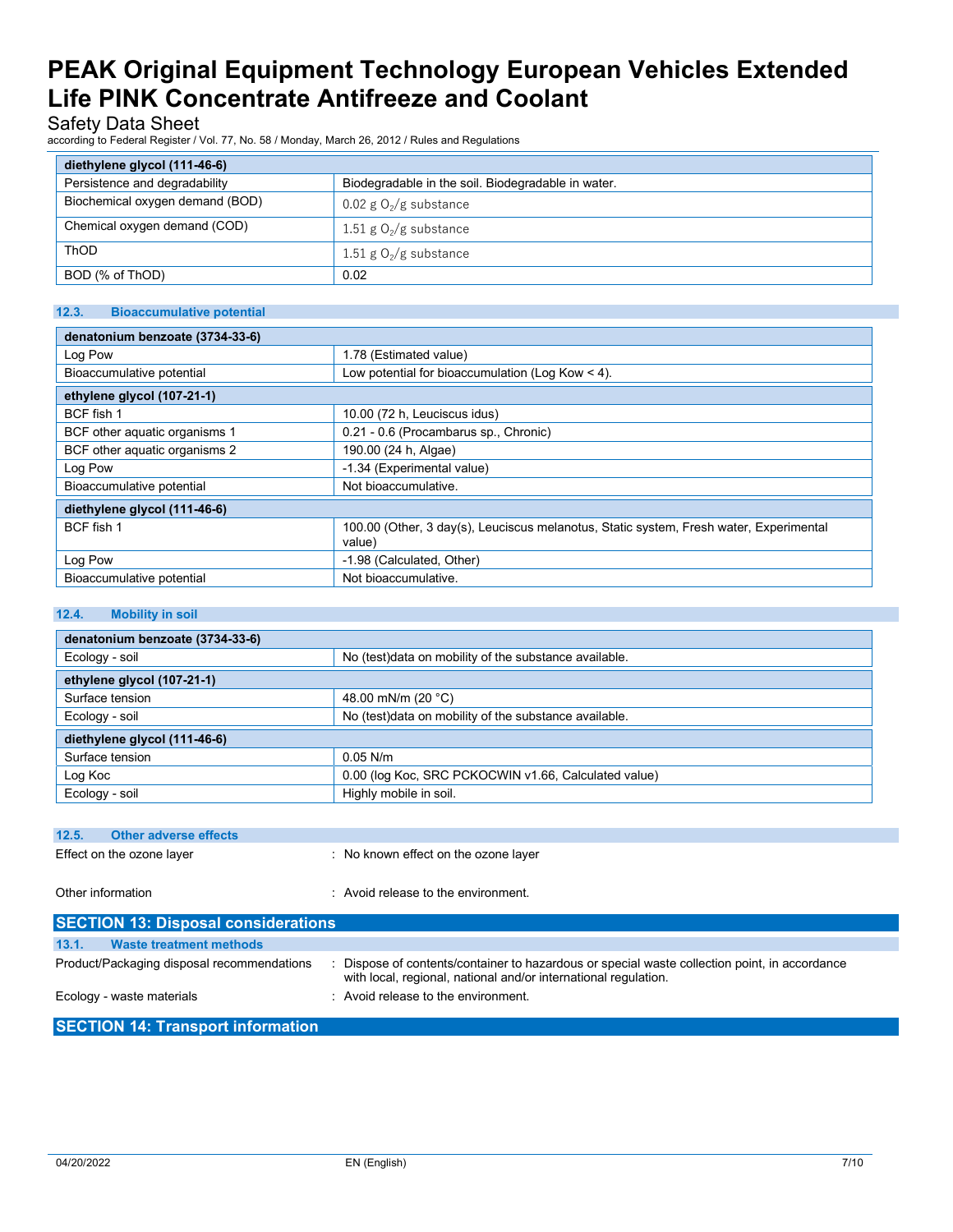Safety Data Sheet

according to Federal Register / Vol. 77, No. 58 / Monday, March 26, 2012 / Rules and Regulations

### **Department of Transportation (DOT)**

In accordance with DOT

**Non Bulk (in quantities under 5,000 lbs in any one inner package):** Not regulated by the US DOT

## **Bulk (in quantities 5,000 lbs or over in any one inner package):**

| Transport document description | : UN3082   |
|--------------------------------|------------|
| UN-No.(DOT)                    | : UN3082   |
| Proper Shipping Name (DOT)     | : Environr |
|                                |            |

Packing group (DOT) **in the case of the COV** in the Minor Danger

| Transport document description | UN3082 Environmentally hazardous substances, liquid, n.o.s. (Ethylene Glycol), 9, III |
|--------------------------------|---------------------------------------------------------------------------------------|
| 1.11.1 1.027                   | 1110000                                                                               |

- mentally hazardous substances, liquid, n.o.s.
- Ethylene Glycol
- Class (DOT) **Sales (DOT)** : 9 Class 9 Miscellaneous hazardous material 49 CFR 173.140
	-
- Hazard labels (DOT) **19 Class 9 (Miscellaneous dangerous materials**) **: 9 Class 9 (Miscellaneous dangerous materials**)



| DOT Packaging Non Bulk (49 CFR 173.xxx)                                        | : 203                                                                                                      |
|--------------------------------------------------------------------------------|------------------------------------------------------------------------------------------------------------|
| DOT Packaging Bulk (49 CFR 173.xxx)                                            | : 241                                                                                                      |
| DOT Symbols                                                                    | : G - Identifies PSN requiring a technical name                                                            |
| DOT Packaging Exceptions (49 CFR 173.xxx)                                      | : 155                                                                                                      |
| DOT Quantity Limitations Passenger aircraft/rail : No limit<br>(49 CFR 173.27) |                                                                                                            |
| DOT Quantity Limitations Cargo aircraft only (49 : No limit<br>CFR 175.75)     |                                                                                                            |
| DOT Vessel Stowage Location                                                    | . A - The material may be stowed "on deck" or "under deck" on a cargo vessel and on a<br>passenger vessel. |
| Other information                                                              | : No supplementary information available.                                                                  |
|                                                                                |                                                                                                            |

#### **Transportation of Dangerous Goods**

**Refer to current TDG Canada for further Canadian regulations**

| <b>Transport by sea</b><br>In accordance with IMDG / IMO |                                                                                 |
|----------------------------------------------------------|---------------------------------------------------------------------------------|
| Proper Shipping Name (IMDG)                              | : Not regulated by IMDG (in quantites under 5,000 lbs in any one inner package) |
| Air transport<br>In accordance with IATA / ICAO          |                                                                                 |

Proper Shipping Name (IATA) : Not regulated by IATA (in quantites under 5,000 lbs in any one inner package)

# **SECTION 15: Regulatory information**

**15.1. US Federal regulations**

| PEAK Original Equipment Technology European Vehicles Extended Life PINK Concentrate Antifreeze and Coolant |                                                                                                |  |  |
|------------------------------------------------------------------------------------------------------------|------------------------------------------------------------------------------------------------|--|--|
| EPA TSCA Regulatory Flag                                                                                   | Toxic Substances Control Act (TSCA): The intentional ingredients of this<br>product are listed |  |  |
| denatonium benzoate (3734-33-6)                                                                            |                                                                                                |  |  |
| Listed on the United States TSCA (Toxic Substances Control Act) inventory                                  |                                                                                                |  |  |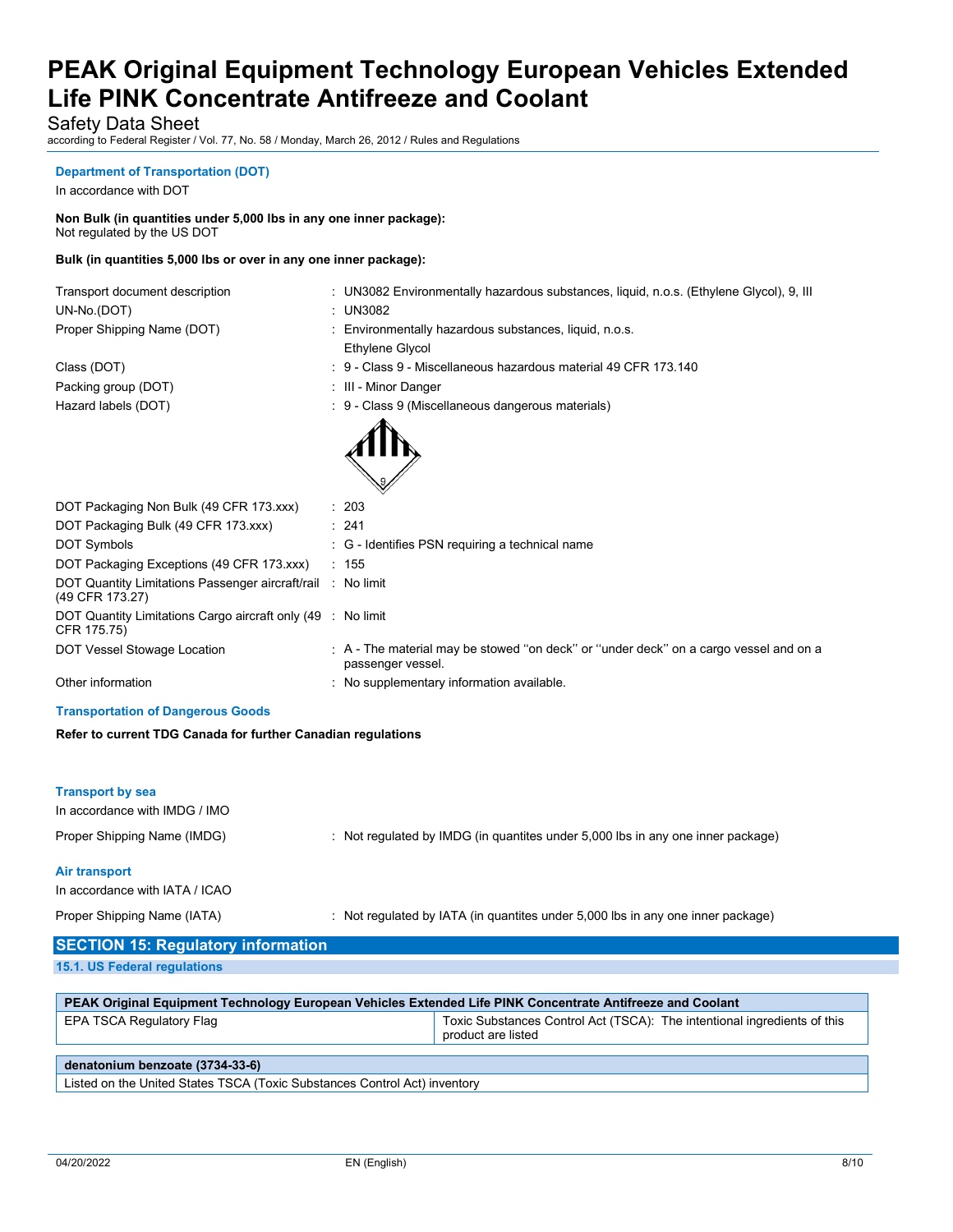# Safety Data Sheet

according to Federal Register / Vol. 77, No. 58 / Monday, March 26, 2012 / Rules and Regulations

| ethylene glycol (107-21-1)                                                                                                                                                      |                                                                                        |  |  |
|---------------------------------------------------------------------------------------------------------------------------------------------------------------------------------|----------------------------------------------------------------------------------------|--|--|
| Listed on the United States TSCA (Toxic Substances Control Act) inventory<br>Subject to reporting requirements of United States SARA Section 313                                |                                                                                        |  |  |
| <b>EPA TSCA Regulatory Flag</b>                                                                                                                                                 | T - T - indicates a substance that is the subject of a Section 4 test rule under TSCA. |  |  |
| <b>CERCLA RQ</b>                                                                                                                                                                | $5000$ $lb(s)$                                                                         |  |  |
| SARA Section 311/312 Hazard Classes<br>Refer to Section 2 for the OSHA hazard classification<br>Ethylene glycol is subject to Tier I and/or Tier II annual inventory reporting. |                                                                                        |  |  |
| Ethylene glycol is subject to Form R Reporting requirements.<br>SARA Section 313 - Emission Reporting                                                                           |                                                                                        |  |  |
| diethylene glycol (111-46-6)                                                                                                                                                    |                                                                                        |  |  |
| Listed on the United States TSCA (Toxic Substances Control Act) inventory                                                                                                       |                                                                                        |  |  |
| water (7732-18-5)                                                                                                                                                               |                                                                                        |  |  |
| Listed on the United States TSCA (Toxic Substances Control Act) inventory                                                                                                       |                                                                                        |  |  |
| potassium 2-ethylhexanoate (3164-85-0)                                                                                                                                          |                                                                                        |  |  |
| Listed on the United States TSCA (Toxic Substances Control Act) inventory                                                                                                       |                                                                                        |  |  |
| sodium 2-ethylhexanoate (19766-89-3)                                                                                                                                            |                                                                                        |  |  |
| Listed on the United States TSCA (Toxic Substances Control Act) inventory                                                                                                       |                                                                                        |  |  |

### **15.2. International regulations**

### **CANADA**

| PEAK Original Equipment Technology European Vehicles Extended Life PINK Concentrate Antifreeze and Coolant |                                                                                                                                                                                                                                                       |  |
|------------------------------------------------------------------------------------------------------------|-------------------------------------------------------------------------------------------------------------------------------------------------------------------------------------------------------------------------------------------------------|--|
| WHMIS Classification                                                                                       | This SDS has been prepared according to the criteria of the Hazardous Products Regulations<br>(HPR) (WHMIS 2015) and the SDS contains all of the information required by the HPR.<br>Applicable GHS information is listed in section 2.2 of this SDS. |  |

#### **sodium 2-ethylhexanoate (19766-89-3)**

Listed on the Canadian DSL (Domestic Substances List)

## **15.3. US State regulations**

**A WARNING:** This product can expose you to ethylene glycol, which is known to the State of California to cause birth defects or other reproductive harm. For more information go to www.P65Warnings.ca.gov.

| ethylene glycol (107-21-1)                                  |                                                                      |                                                                              |                                                                            |                                     |                                        |  |  |  |
|-------------------------------------------------------------|----------------------------------------------------------------------|------------------------------------------------------------------------------|----------------------------------------------------------------------------|-------------------------------------|----------------------------------------|--|--|--|
| U.S. - California -<br>Proposition 65 -<br>Carcinogens List | U.S. - California -<br>Proposition 65 -<br>Developmental<br>Toxicitv | U.S. - California -<br>Proposition 65 -<br>Reproductive<br>Toxicitv - Female | U.S. - California -<br>Proposition 65 -<br>Reproductive<br>Toxicity - Male | No significant risk level<br>(NSRL) | Maximum allowable dose level<br>(MADL) |  |  |  |
| No                                                          | Yes                                                                  | No                                                                           | No                                                                         |                                     | (ingested) $8,700$ (oral) $\mu q$ /day |  |  |  |

| ethylene glycol (107-21-1)                                            |  |
|-----------------------------------------------------------------------|--|
| U.S. - Massachusetts - Right To Know List                             |  |
| U.S. - New Jersey - Right to Know Hazardous Substance List            |  |
| U.S. - Pennsylvania - RTK (Right to Know) List                        |  |
|                                                                       |  |
| diethylene glycol (111-46-6)                                          |  |
| U.S. - Pennsylvania - RTK (Right to Know) - Environmental Hazard List |  |

### **SECTION 16: Other information**

Revision date : 04/20/2022